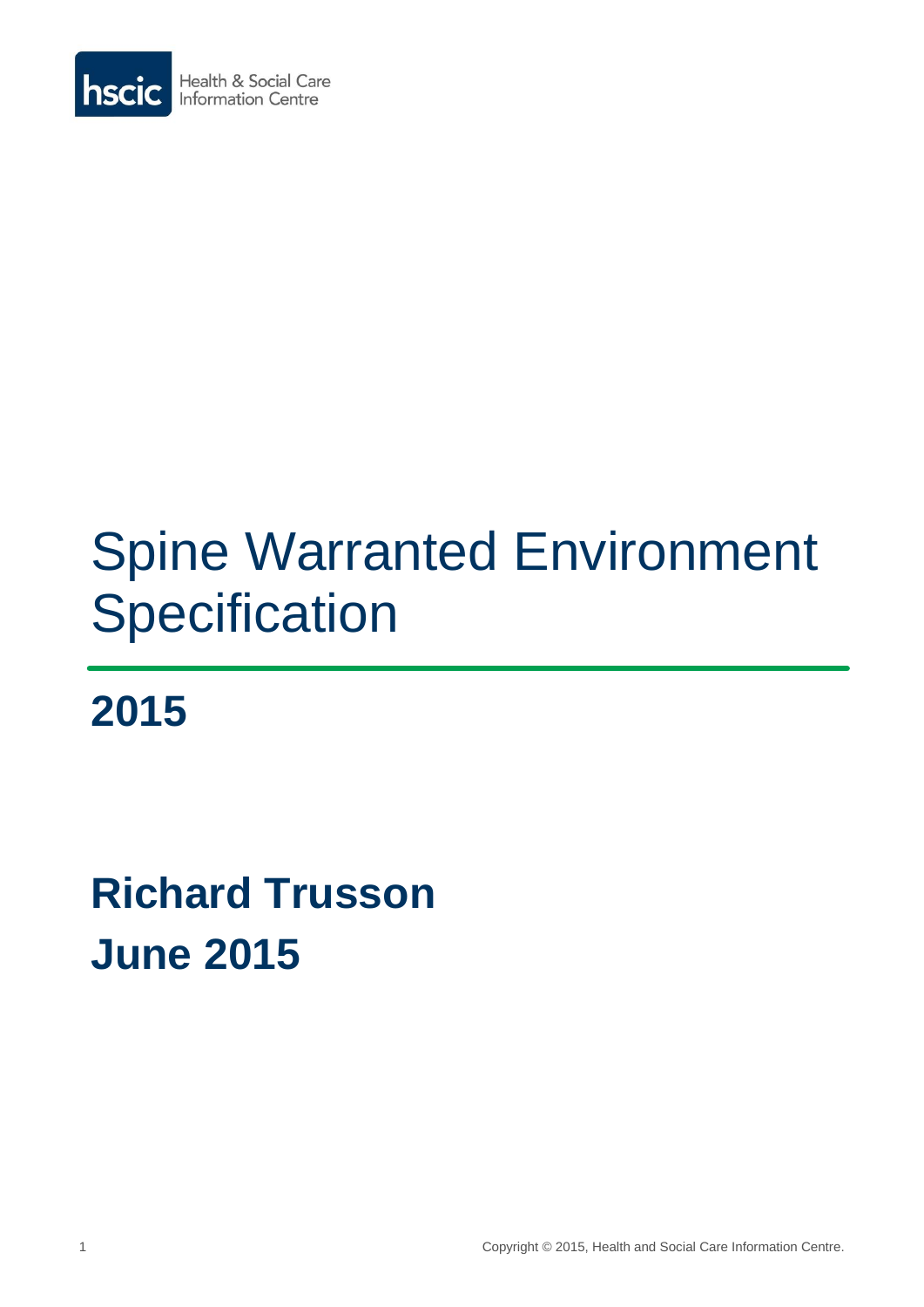

| <b>Contents</b>                              |                |
|----------------------------------------------|----------------|
| <b>Introduction</b>                          | 3              |
| <b>Scope</b>                                 | 3              |
| <b>Intended Audience</b>                     | 4              |
| <b>Approach</b>                              | 4              |
| <b>Changes from Previous Versions</b>        | 5              |
| <b>Identity Agent Warranted Environments</b> | 5              |
| <b>Smartcard printers</b>                    | $\overline{7}$ |
| <b>Product Details</b>                       | 8              |
| NHS e-RS Operating Requirements Matrix       | 8              |
| <b>NHS SUS</b>                               | 8              |
| <b>Support Information</b>                   | 8              |
| <b>Appendix 1: WES Roadmap</b>               | 9              |
| <b>Appendix 2: NHS Mail</b>                  | 10             |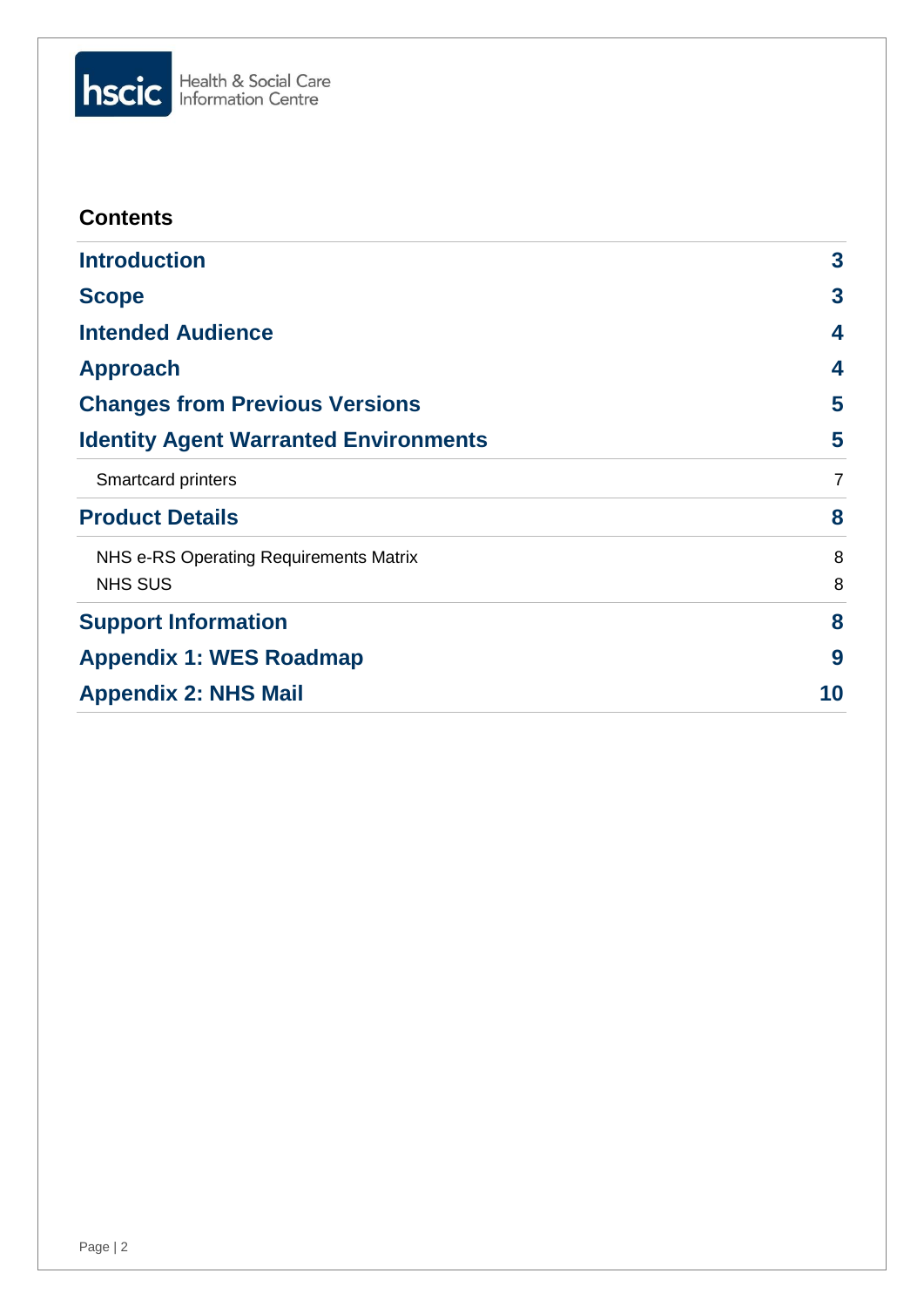# <span id="page-2-0"></span>**Introduction**

This document specifies the client environments against which the Identity Agent and the user interfaces of HSCIC national systems listed below will be warranted, the Warranted Environment Specification (WES). Included HSCIC national systems are

- Spine including
	- o Spine Core
	- o Care Identity Service ( CIS formerly Identity Management)
- SUS
- e-RS (formerly Choose & Book)

In this context the client environment is the combination of relevant products installed on a client device that support access to the national systems listed above. The specified components are limited to:

- Operating systems; for example Windows 7
- Browsers; for example Chrome 42
- Java virtual machines (JVMs)
- Smartcard printer drivers

The definition of a warranted environment is;

*an environment in which the supplier supports their product in the live environment with fixes*.

For example if the product is the HSCIC Identity Agent v1.0 then support will only be given if that product is being used in a warranted environment as documented in Table 1.

**Note** that HSCIC only provides support for the use of national systems in the warranted environment. The HSCIC will not provide support for other components; for example a problem with the operating system must be dealt with via normal IT support channels.

# <span id="page-2-1"></span>**Scope**

This document covers the following:

- Systems that use the Identity Agent for Authentication and are listed above
- The Identity Agent
- Workstation (desktop) clients, Thin (Citrix) or Virtual Desktops

The document does not cover anti-virus or anti-malware provision specifically as none of the covered national systems detail such provision. However all WES compliant deployments should ensure that relevant precautions are implemented to prevent and detect the introduction of malicious and unauthorised code into an information asset's computer components. Failure to defend against viruses and other malware could lead to significant damage to your organisation's business capabilities and serious impact on service user or patient care.

Further quidance can be found [here](https://www.igt.hscic.gov.uk/RequirementQuestionNew.aspx?tk=421687061506856&lnv=2&cb=a143459d-5c32-4100-ad5b-28c11d20389b&sViewOrgType=2&reqid=2724)<sup>1</sup>

### Page | 3 [https://www.igt.hscic.gov.uk/RequirementQuestionNew.aspx?tk=421687061506856&lnv=2&cb=a143](https://www.igt.hscic.gov.uk/RequirementQuestionNew.aspx?tk=421687061506856&lnv=2&cb=a143459d-5c32-4100-ad5b-28c11d20389b&sViewOrgType=2&reqid=2724) [459d-5c32-4100-ad5b-28c11d20389b&sViewOrgType=2&reqid=2724](https://www.igt.hscic.gov.uk/RequirementQuestionNew.aspx?tk=421687061506856&lnv=2&cb=a143459d-5c32-4100-ad5b-28c11d20389b&sViewOrgType=2&reqid=2724)

-1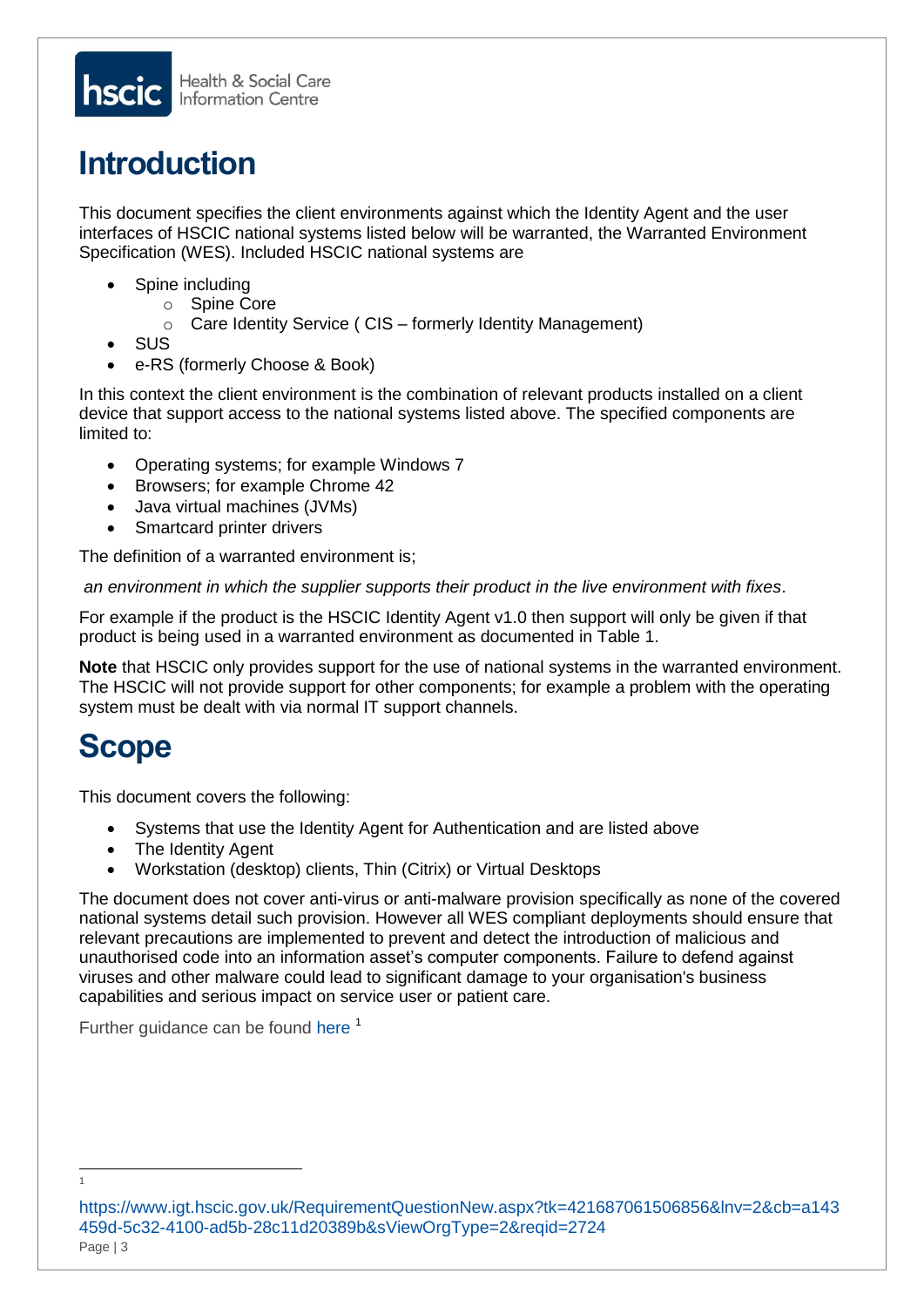

# <span id="page-3-0"></span>**Intended Audience**

The intended audience of the document includes:

- *HSCIC and NHS Technologists*, who must ensure that the warranted environments are appropriate for the client estate.
- *Development Partners*, who must ensure that the developed applications are compatible with these environments during development and testing.
- *System Testers*, who perform end-to-end system testing on the applications against the stated warranted environments.

# <span id="page-3-1"></span>**Approach**

The Warranted Environment Specification (**WES**) will be published as required, when there are significant changes to the products that form the warranted environment. Changes that prompt a new release might include the release of new version of a product, for example a new version of the Identity Agent, the removal of support for a component by the vendor, for example Citrix Presentation Server or some other significant change.

The WES Roadmap (see *Appendix 1*) provides a rolling view of product upgrade plans (minor and major versions only, not patches) including vendor support and end-of-life plans. The roadmap will be updated and published as part of this document to support organisation planning activities.

> **NOTE:** I the roadmap provides only an indicative view of how the WES is likely to evolve. It is subject to change without notice.

The main steps in the process for issuing changes to warranted environments are as follows:

- 1. HSCIC will actively monitor the client environment product upgrade plans for all relevant products, including end-of-life plans.
- 2. When a product upgrade is announced, and once the date of availability to HSCIC is known, HSCIC will assess whether this upgrade should trigger a change to the set of warranted environments.
- 3. HSCIC will publish upcoming changes to the set of warranted environments when product stack changes are identified and will aim to provide an eighteen month view of such changes in the WES Roadmap.
- 4. The WES (and any associated announcements) will be published on<http://www.hscic.gov.uk/>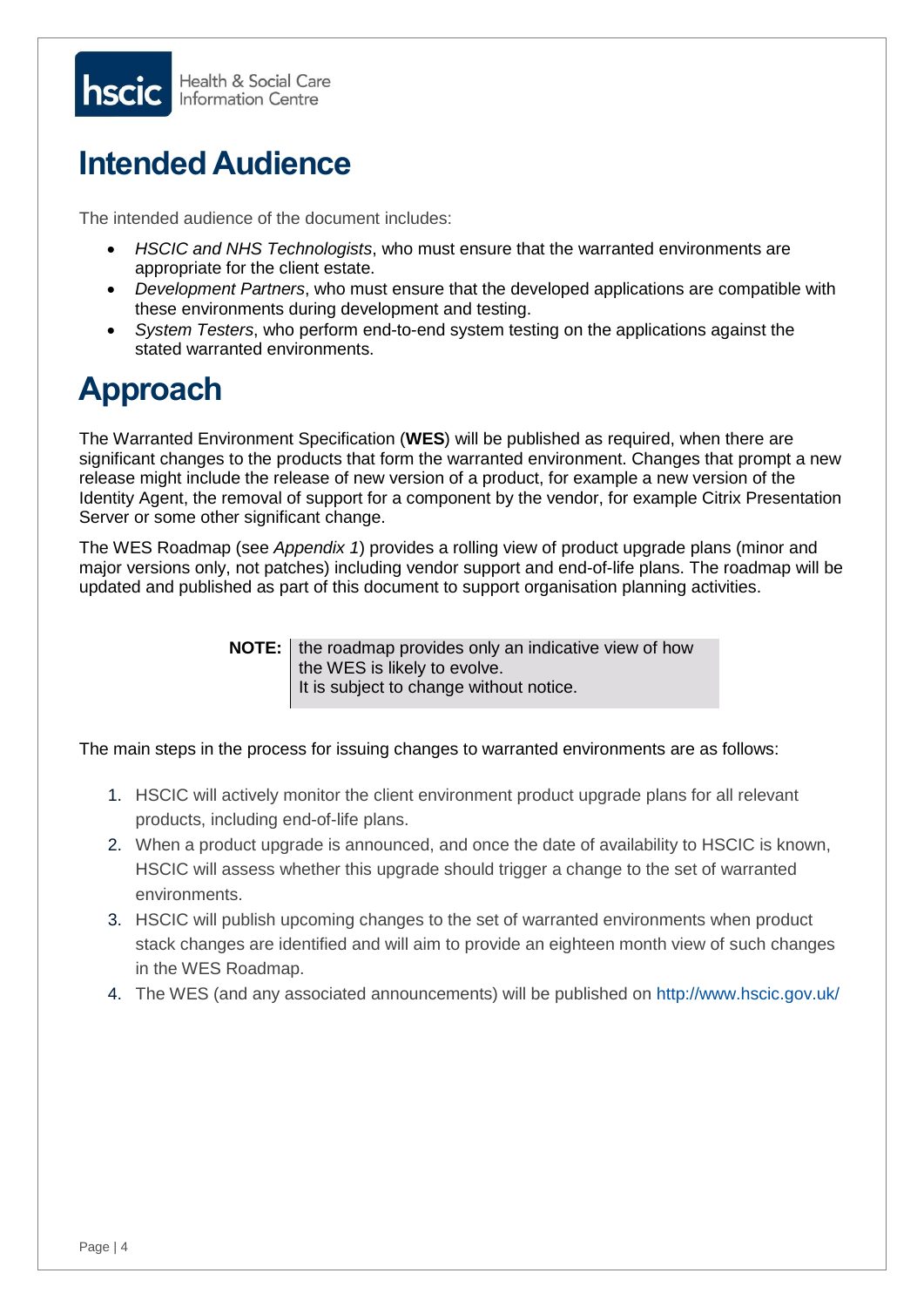

# <span id="page-4-0"></span>**Changes from Previous Versions**

This section summarizes the changes to warranted environments that are introduced since the last release of the warranted environments document.

The following components have been **removed** in this version of the WES.

| <b>OPERATING SYSTEM</b>                  |                     |
|------------------------------------------|---------------------|
| Windows XP Pro SP2                       | Removed in this WES |
| Windows Vista Business SP1 (and above)   | Removed in this WES |
| Windows Vista Enterprise SP1 (and above) | Removed in this WES |
| Windows XP Pro SP3                       | Removed in this WES |
| Windows XP SP3 Virtual PC                | Removed in this WES |
| Windows $8.01$                           | Removed in this WES |
| <b>BROWSER</b>                           |                     |
| MS Internet Explorer 7                   | Removed in this WES |
| Opera 11                                 | Removed in this WES |

The following components have been **introduced** in this version of the WES.

| <b>Operating System</b>                                              |                        |
|----------------------------------------------------------------------|------------------------|
| Windows 8.1 (32/64 bit)<br>Enterprise/Professional/Ultimate Editions | Introduced in this WES |
| <b>BROWSER</b>                                                       |                        |
| MS Internet Explorer 11 <sup>2</sup>                                 | Introduced in this WES |
| Mozilla Firefox $21^3$                                               | Introduced in this WES |
| Google Chrome $26 - 423$                                             | Introduced in this WES |

- apyrade to Windows 8.1 Opyrade of Windows 8.0, will cease in 2016. 1. Windows 8.0 has been superseded by Windows 8.1. Microsoft recommends all organisations upgrade to Windows 8.1 Upgrade 1. Support, from Microsoft, for currently installed instances
- 2. Only 32bit editions of Internet Explorer are supported by the Identity Agent yet been fully assured.
	- 3. As the versions of these products are updated numerous times within a given year it is not feasible to try to predict how new features and functionality may affect their use with national systems. Therefore, although other Firefox and Chrome versions may well work with national systems, the versions above form part of the reference stack - which means that any national systems-related issues must be replicated on the reference stack in order to be supported.

# <span id="page-4-1"></span>**Identity Agent Warranted Environments**

This section specifies the client environments that the HSCIC and legacy BT Identity Agent are supported in. Included are the standard workstation operating systems as well as remote desktop service configurations.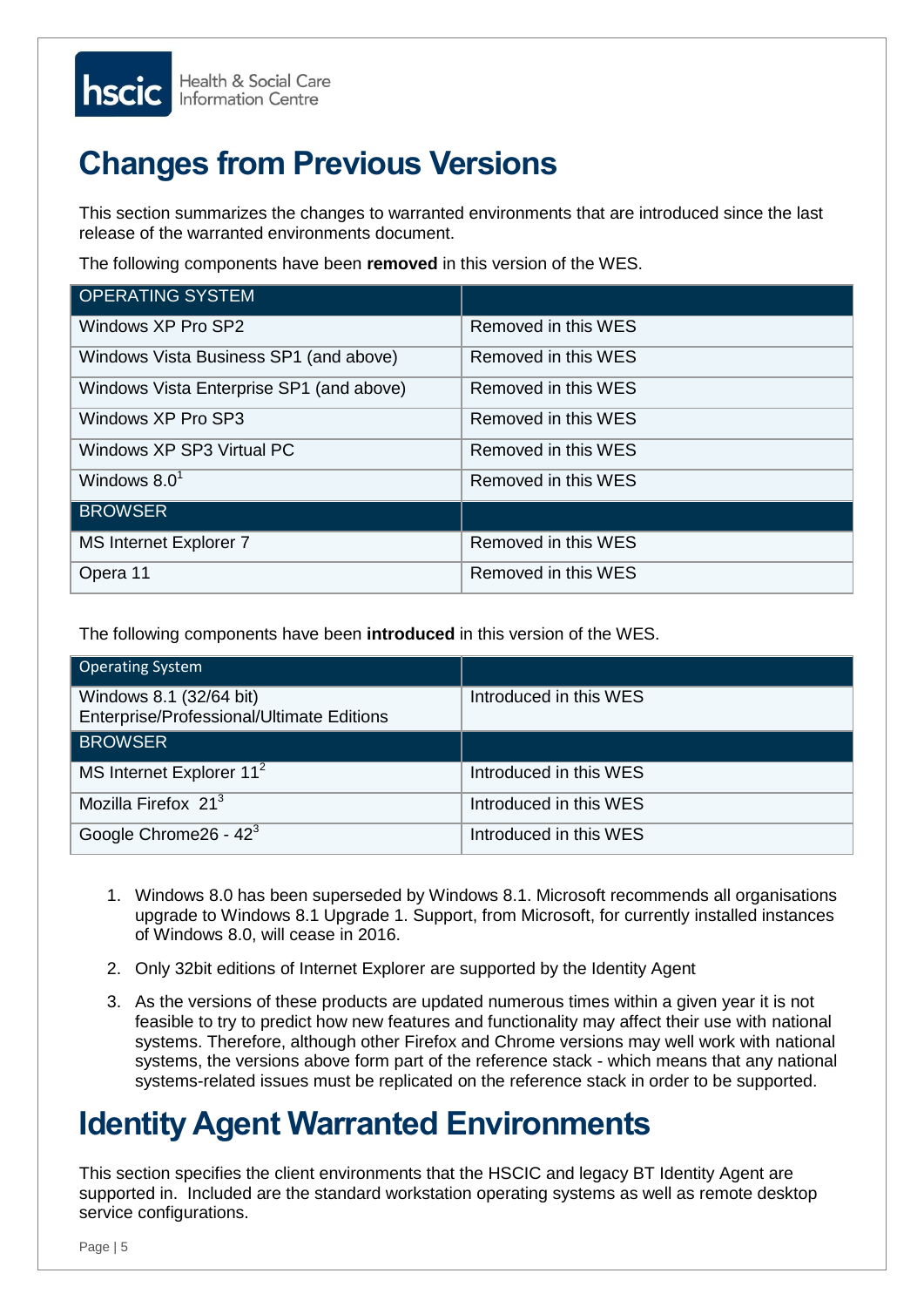

|                   |                          |                                   |                                                   |                                                |                                                                                               |                              |                                         | <b>Card Reader Type</b> | <b>Supported Smart</b><br><b>Card Series</b> |            |                |                    |                |                    |
|-------------------|--------------------------|-----------------------------------|---------------------------------------------------|------------------------------------------------|-----------------------------------------------------------------------------------------------|------------------------------|-----------------------------------------|-------------------------|----------------------------------------------|------------|----------------|--------------------|----------------|--------------------|
| <b>IA Version</b> | Windows 8.1<br>x32 / x64 | <b>Windows 7 SP1</b><br>x32 / x64 | Windows<br>Services<br><b>Terminal</b><br>2012 R2 | Windows<br>Services<br>: Terminal<br>: 2008 R2 | Citrix Pres <sub>tric</sub><br>Server 4.0/4<br>Enterprise<br>c Presentation<br>rver 4.0 / 4.5 | Citrix XenApp<br>5.0/6.0/6.5 | IE.<br>11,10,9<br>,8                    | <b>Chrome</b>           | <b>Mozilla</b><br><b>Firefox</b>             | <b>JRE</b> | <b>Contact</b> | <b>Contactless</b> | <b>Contact</b> | <b>Contactless</b> |
| HSCIC IA v2.0     | Yes                      | Yes                               | Yes                                               | Yes                                            | <b>No</b>                                                                                     | <b>No</b>                    | Yes                                     | Yes                     | Yes                                          | 7,8        | Yes            | Yes                | $4^6, 5, 6$    | 5,6                |
| HSCIC IA v1.0     | <b>No</b>                | Yes                               | <b>No</b>                                         | Yes                                            | <b>No</b>                                                                                     | <b>No</b>                    | Yes                                     | Yes                     | Yes                                          | 6,7        | Yes            | Yes                | 4,5,6          | 5,6                |
| BT IA v13         | <b>No</b>                | x32                               | <b>No</b>                                         | <b>No</b>                                      | Yes                                                                                           | Yes                          | <b>No</b><br><b>Table 1 IA WES List</b> | <b>No</b>               | <b>No</b>                                    | 6,7        | Yes            | Yes                | 3,4,5,6        | 5,6                |

## **NOTE:**

- 1. Windows 8.0 is not supported. Microsoft recommends that all organisations upgrade to Windows 8.1 Upgrade 1. Support, from Microsoft, for Windows 8.0 will cease in 2016.
- 2. Windows Server 2008 R2 is now in extended support. Organisations should start to migrate off this product.
- 3. IE support assumes the desktop version of the product. Windows Store IE is not supported.
- 4. Only x32 versions of IE are supported.
- 5. JRE 6 has serious security flaws and organisations should upgrade to JRE 7 or 8 as soon as possible.
- 6. Series 4 cards are not supported on Windows 8.1.
- 7. HSCIC IA 2.0 due Q3 2015.
- 8. Chrome is only supported up to version 44; versions 42-44 require an NPAPI flag to continue to work. It is HSCIC's intention to resolve this issue prior to Chrome version 45 being released in September 2015.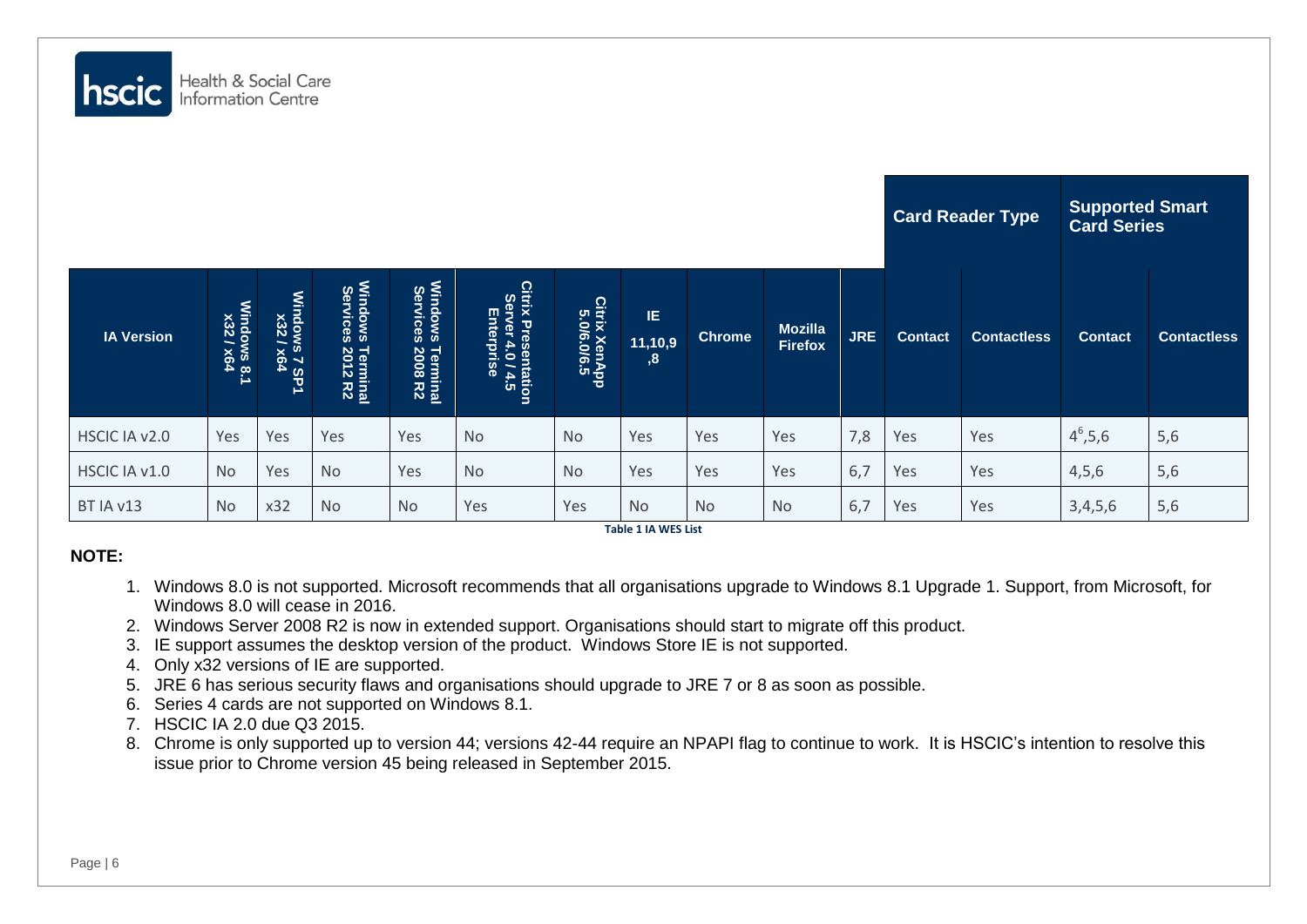

## <span id="page-6-0"></span>**Smartcard printers**

The Care Identity Service (CIS) user interface within National systems includes functions to print smartcards on a smartcard printer device attached to the client PC. The smartcard printers and drivers are procured and supported by the NHS and as such form part of the client environment.

It is recommended that the latest supported version of the smartcard printer driver for the in use operating system is used.

The following table specifies the baseline set of workstation client environments, against which CIS is warranted:

| <b>OPERATING</b><br><b>SYSTEM</b>                             | <b>WEB</b><br><b>BROWSER</b>                                      | <b>PRINTER</b><br><b>DRIVER(S)</b>                                         | <b>SMARTCARD</b><br><b>PRINTERS</b>                                      |
|---------------------------------------------------------------|-------------------------------------------------------------------|----------------------------------------------------------------------------|--------------------------------------------------------------------------|
| Windows 7 (32/64 bit)<br>Enterprise/Professional<br>/Ultimate | <b>MS</b> Internet<br>Explorer<br>8/9/10/11/<br>Chrome<br>Firefox | <b>Datacard Smart Driver</b><br>11 and above<br>(SP and SP Plus<br>series) | Datacard SP35 and SP35+                                                  |
| Windows 8.1 (32/64)<br>bit)<br>Professional/Enterprise        | <b>MS</b> Internet<br>Explorer 9/10/11/<br>Chrome<br>Firefox      | <b>Datacard Smart Driver</b><br>11 and above<br>(SP and SP Plus<br>series) | Datacard SP35 and SP35+                                                  |
| Windows 7 (32/64 bit)<br>Enterprise/Professional<br>/Ultimate | <b>MS</b> Internet<br>Explorer<br>8/9/10/11/<br>Chrome<br>Firefox | <b>Magicard HSCIC</b><br>Printer driver, v2.0.14<br>and above              | <b>Magicard HSCIC Printer</b><br>$(Enduro+)$<br>Magicard Enduro+ Printer |
| Windows 8.1 (32/64)<br>bit)<br>Professional/Enterprise        | <b>MS</b> Internet<br>Explorer<br>8/9/10/11/<br>Chrome<br>Firefox | <b>Magicard HSCIC</b><br>Printer driver, v2.0.14<br>and above              | <b>Magicard HSCIC Printer</b><br>$(Enduro+)$<br>Magicard Enduro+ Printer |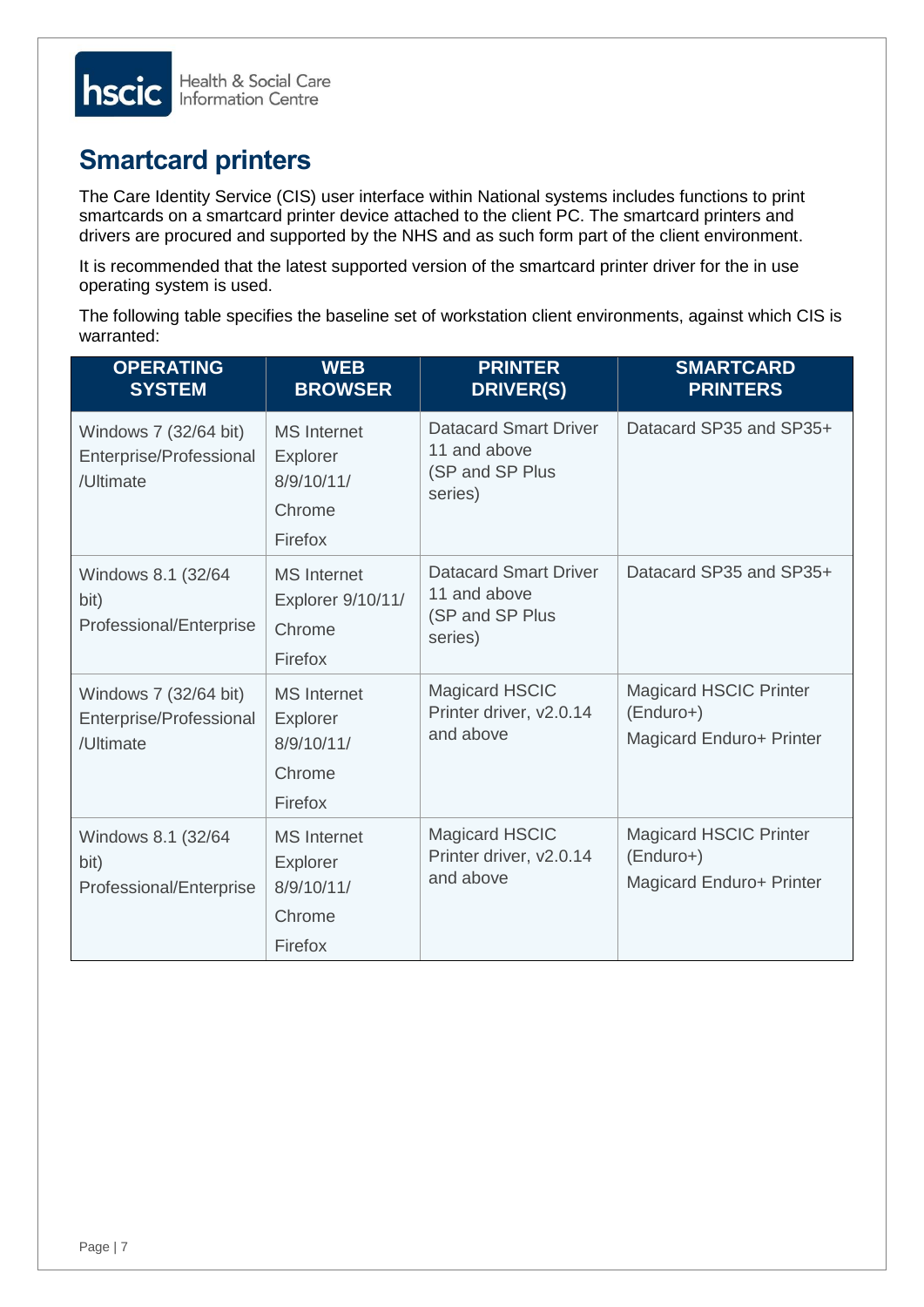

# <span id="page-7-0"></span>**Product Details**

NOTE: The supported environment for some products may differ from that for the Identity Agent or from that offered by product vendors.

## <span id="page-7-1"></span>**NHS e-RS Operating Requirements Matrix**

The e-Referral Service has its own support requirements that, where applicable, must be layered on top of the Identity Agent requirements for authentication.

There are two editions of the e-RS client;

- 1. Professional Application this requires the IA client
- 2. Patient Application this does not need the IA client so does not need Java or ActiveX components

## **Professional Application**

- Operating System any version on which all the required components are supported.
- BT Identity Agent 11 or HSCIC Identity Agent v1.0 or later supported version
- Internet Explorer 8 to Internet Explorer 10 inclusive NHS e-RS has been tested against Internet Explorer version 7 and above but performance is optimised against version 8 and above. Performance is significantly improved in version 9 and version  $10^2$ .
- Chrome ( up to Version 44 )
- Firefox (latest)
- ActiveX Control on Internet Explorer browsers either the NHS e-RS ActiveX control or Choose and Book ActiveX control
- JRE6 / JRE7

## **Patient Application**

- Operating System any version on which all the required components are supported.
- Browser any HTML 4.0 standards compliant browser

## <span id="page-7-2"></span>**NHS SUS**

SUS currently supports

- $I = IET$
- IE8

# <span id="page-7-3"></span>**Support Information**

Microsoft Support information [http://support.microsoft.com/lifecycle/default.aspx?LN=en](http://support.microsoft.com/lifecycle/default.aspx?LN=en-gb&x=21&y=17)[gb&x=21&y=17](http://support.microsoft.com/lifecycle/default.aspx?LN=en-gb&x=21&y=17)

Java Support Information <http://www.oracle.com/technetwork/java/eol-135779.html>

Citrix Support Information <http://www.citrix.com/support/product-lifecycle/product-matrix.html>

IDENTITY MANAGEMENT (IA SUPPORT) iam@hscic.gov.uk

Page | 8 - $2$  NHS e-RS will support version 11 in a future release.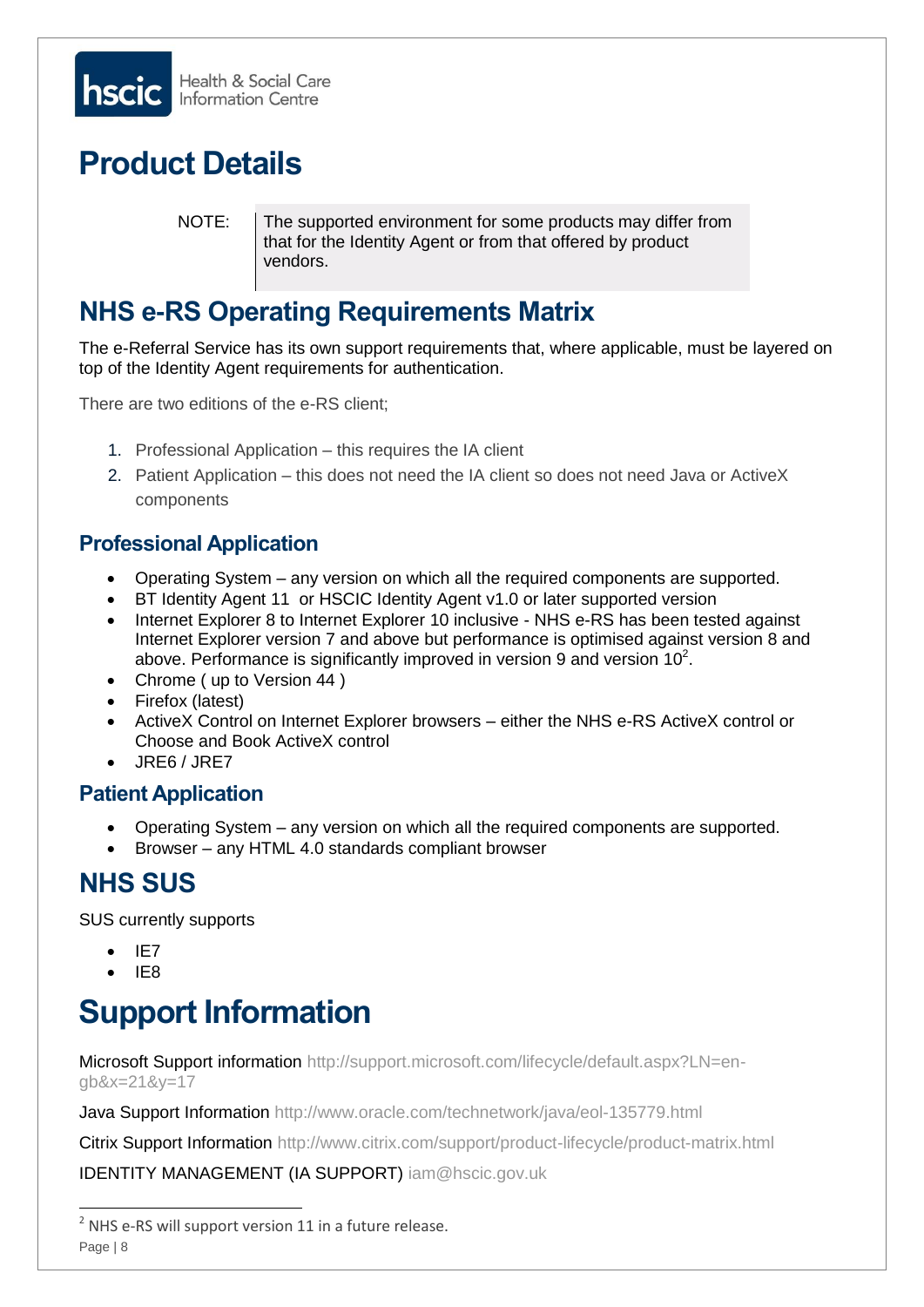# <span id="page-8-0"></span>**Appendix 1: WES Roadmap**

The table below shows the vendor or supplier communicated support milestone dates.

While end dates are given for JRE6 and JRE7 as these are open source it might still be possible to receive product updates after Oracle ceases to supply them. However it should be expected that this may have to be paid for or would be sourced from the community and not backed by Oracle.

The Google Chrome browser will no longer support running Java Virtual Machine, required for Identity Agent v1.0, after version 44.



**Key** Fully Supported by the Vendor / Supplier

Product is in extended support.

Product is approaching end of life and should be migrated off.

**NOTE:**

**1** After January 2016 Microsoft will only support the latest version of Internet Explorer on supported Operating Systems.

- For more information see https://support.microsoft.com/en-gb/gp/microsoft-internet-explorer
- **2** Any products coloured red in the extreme left hand column are already out of vendor support. They are included here for reference.